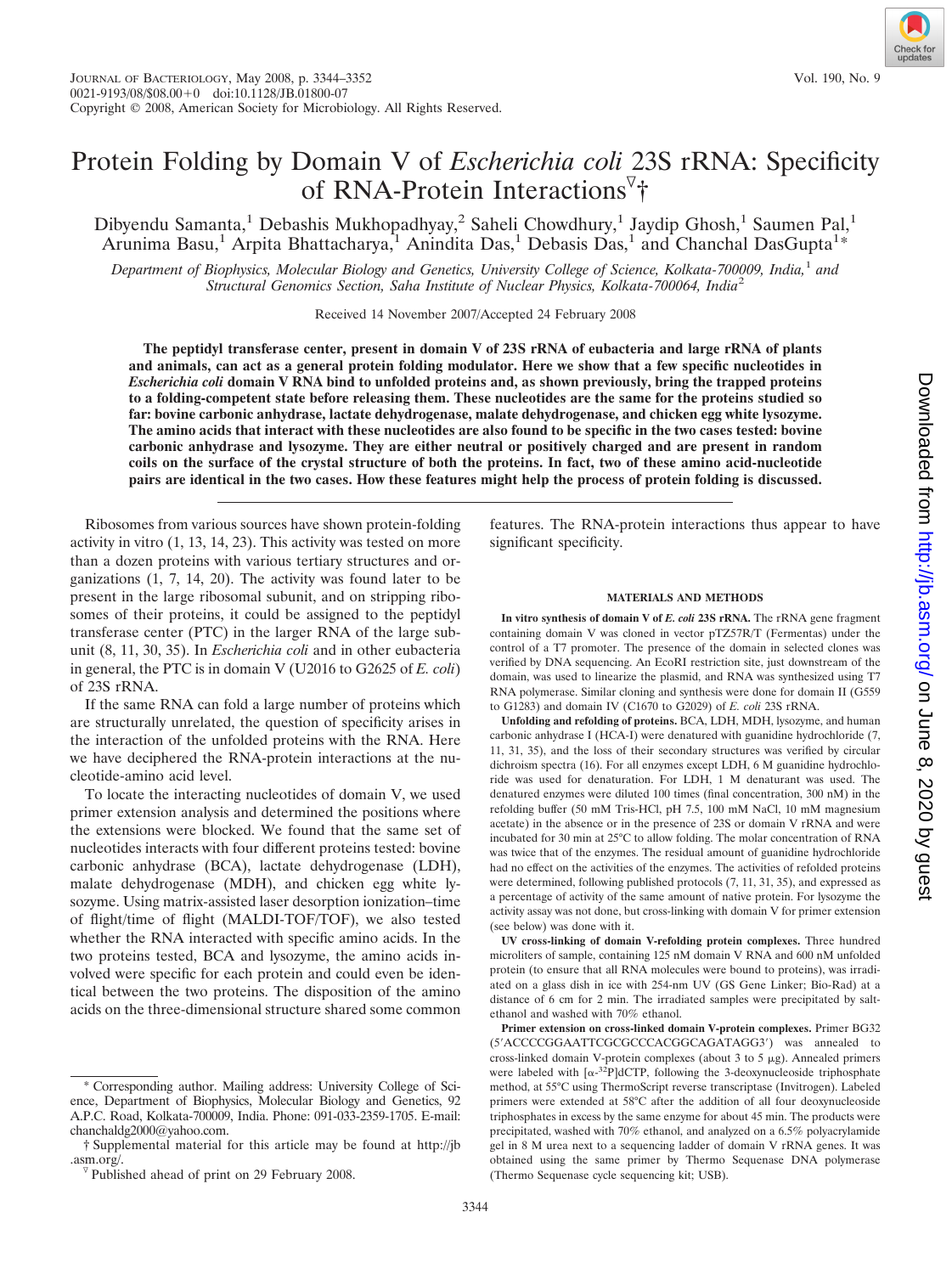**Sample preparation for MS.** The mass spectrometry (MS) samples were prepared as described previously (38, 39). UV-irradiated samples were precipitated, air-dried, and dissolved in 8 M urea, 50 mM Tris-HCl (pH 8.0), 1 mM EDTA, and 1 mM dithiothreitol, heated for 10 min at 70°C, and cooled to room temperature. The sample was diluted 10-fold with 50 mM Tris-HCl (pH 8.0) and then digested with trypsin (Gold MS grade; Promega) with an enzyme/substrate ratio of 1:25 for 16 h at 37°C. The samples were precipitated and dissolved in 50 mM Tris-HCl (pH 8.0) and 2 mM EDTA. They were then digested with RNase A and RNase T1 for 2 h at 50°C, followed by trypsin for 16 h at 37°C. Digestion was stopped by direct injection of 500  $\mu$ l sample onto a  $\mu$ RPC C<sub>18</sub> ST 4.6/100 column (GE Healthcare) mounted in an AKTAbasic 100 system and run using the Unicorn software. For reverse-phase chromatography, the solvents were as follows: solution A, 0.1% (vol/vol) trifluoroacetic acid (TFA) in double-distilled H2O; solution B, 0.085% (vol/vol) TFA in acetonitrile. The column was equilibrated with a  $5\times$  column volume (CV) of solution B, and the following gradients were applied in steps with a flow rate of 0.1 ml/min: (i) isocratic elution of the injection peak at the rate of 5% solution B for  $2 \times$  CV, (ii) 5% to 100% solution B for  $20 \times$  CV, and (iii) isocratic wash with  $10\%$  B until the baseline level was reached. Five hundred microliters of fractions were collected, and the presence of cross-linked peptide-RNA was checked by absorbance at 250 nm. Peak fractions were pooled, vacuum dried, and then mixed with the appropriate matrix for MS and tandem MS (MS/MS) analysis.

**MS.** MS was carried out in an Applied Biosystems AB4700 MALDI-TOF/TOF mass spectrometer. Each 0.5-µl sample was mixed on a stainless-steel plate with an equal volume of either 10 mg/ml 2,5-dihydroxy benzoic acid or 5 mg/ml -cyano-4-hydroxycinnamic acid (recrystallized and dissolved in 50% acetonitrile–0.1% TFA) matrix solutions. It was then dried at room temperature and subjected to MS and MS/MS. PMF were obtained in positive reflector mode. The instrument was operated in the delayed extraction mode with a delay time of 200 ns. Spectra were obtained by accumulation of 2,500 and 6,000 consecutive laser shots, respectively, in MS and MS/MS mode, and the laser intensities used were in the range of 4,000 to 5,000. Close external calibration for MS was performed using 4700 Cal mix (Applied Biosystems). Peak harvesting was carried out using the 4000 series Explorer (Applied Biosystems) software. Collected spectra were processed using Data Explorer software V.4.6 for advanced baseline correction (peak width, 32; flexibility, 0.5; degree, 0.1), noise reduction (correlation factor, 0.8), and deisotoping. Processed spectra were checked for the presence of tryptic peptides and their possible modifications for the representative proteins using the MassSorter v.1.05.04 software program (3). The search parameters included 1 missed cleavage and an error tolerance of  $\pm 50$  ppm for PMF or  $\pm 0.2$  Da for the MS/MS ion search.

## **RESULTS**

**Refolding of unfolded proteins.** BCA, LDH, MDH, and HCA-I were unfolded with guanidine hydrochloride and diluted 100-fold in the refolding buffer in the absence or in the presence of *E. coli* 23S rRNA or its domain V or domain II region. The activities of the proteins were measured and expressed in terms of the activities of the same amounts of native proteins (Fig. 1A). The activities due to self-folding were around 20 to 25% of the native activity, while in the case of domain V- and 23S rRNA-assisted folding, the activities increased to around 65 to 70% and 75 to 80%, respectively. The RNA molecules were used at twice the molar concentration of the enzymes. This was necessary to get a better yield of folding. This folding was specific for domain V of 23S rRNA. 16S rRNA, tRNA, and other regions of 23S rRNA (as shown in the case of domain II) did not help to fold the proteins (7, 13). The activities of native proteins did not change when they were incubated with the ribosomal components (shown for BCA only) (Fig. 1B). The folding activity of the RNA could be destroyed by RNase A (7). These results extend our earlier finding of general refolding activity of domain V.

**Identification of sites on domain V RNA where proteins bind during refolding.** To find the nucleotides which interact with



FIG. 1. Folding of proteins in the presence of rRNA components. (A) Unfolded proteins are folded in the absence and presence of 23S rRNA components. 1, 2, 3, and 4 represent the folding of BCA, HCA-I, MDH, and LDH, respectively. Bar graphs represent the mean folding values ( $\pm$  standard deviations) from three independent experiments. (B) Bar graphs showing the activity of native BCA after incubation without or with different components of 23S rRNA. Bar graphs represent the mean folding values ( $\pm$  standard deviations) from three independent experiments.

proteins during the refolding process, primer extension studies were done with UV-cross-linked domain V-protein complexes. A set of five distinct clusters of strong reverse transcriptase stops was identified (Fig. 2A). The bases were mostly in the central loop region of PTC and were found to be highly conserved through evolution in prokaryotes (Fig. 2B). The bases that comprise the clusters are as follows: (i) U2474, C2475, and A2476; (ii) U2492, U2493, and G2494; (iii) G2553, U2554, U2555, and C2556; (iv) A2560, U2561, U2562, U2563, and A2564; and (v) U2585, U2586, A2587, and G2588. Among these, the positions G2553, U2555, U2492, and U2493 are known to be required for tRNA binding and translational fidelity (19, 28, 29). The stops were identical in positions and relative intensities for BCA, LDH, MDH, and lysozyme and were absent when RNA was irradiated in the presence of native proteins (data not shown) or in the absence of any protein (Fig. 2A, lane 1).

In a separate experiment, we subjected the  $[\alpha^{-32}P] \text{UTP}$ labeled domain V, II, and IV regions of 23S rRNA synthesized in vitro to UV cross-linking in the absence and in the presence of unfolded BCA. The UV-irradiated samples were electrophoresed through a 5% native polyacrylamide gel (Fig. 2C). In the presence of the protein, the mobility of only domain V was shifted. This shows that unfolded proteins cross-link specifically with domain V RNA. A few shorter RNA species appeared in the lane of domain V RNA (Fig. 2C, lanes 5 and 6) due to premature termination of transcription, which is normal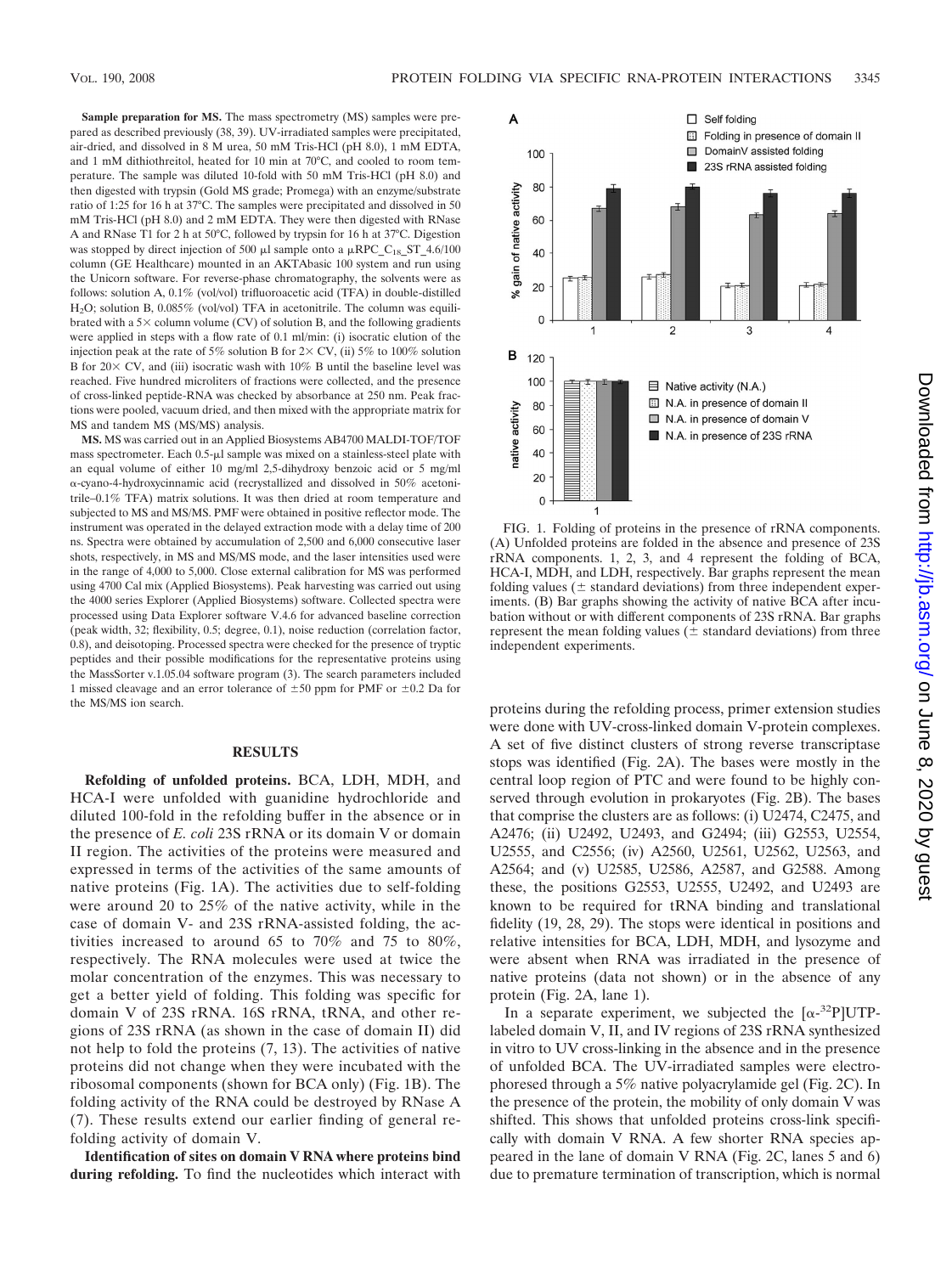

FIG. 2. Primer extension analysis on domain V RNA cross-linked to proteins. (A) Primer extension analysis on domain V RNA after UV irradiation in the absence (lane 1) or in the presence (lanes 2 to 5) of protein. The proteins used were BCA, lysozyme, MDH, and LDH in lanes 2 to 5, respectively. (B) Secondary structure of the central loop of *E. coli* domain V rRNA. The boxes include the nucleotides that are identified to be cross-linked with proteins. The position of the cDNA primer used for primer extension analysis is indicated by the solid line at the 3' end of domain V. (C) Electrophoretic mobility shift assay showing RNAs UV irradiated without or with BCA. Lanes 1, 3, and 5 represent domain IV, domain II, and domain  $\hat{V}$  of 23S rRNA UV irradiated without BCA, respectively. Lanes 2, 4, and 6 represent the same RNA molecules UV irradiated in the presence of unfolded BCA, respectively. Note that only domain V RNA shows a mobility shift in the presence of unfolded protein (lane 6).

in cases of transcripts with profuse secondary structures. However, the electrophoretic mobility of these short transcripts was not shifted, apparently because they could not bind the protein.

**Strategy for identification of amino acids that interact with domain V by MALDI-TOF MS.** We used the method improvised by the group of Urlaub and Luhrmann to identify oligopeptide stretches that cross-link to domain V RNA during the refolding reaction (24, 34, 37–39). Subsequently, the crosslinked amino acid residues of the oligopeptides were identified. BCA and lysozyme were chosen for these studies since they function as monomers.

UV-irradiated samples were digested with trypsin and then treated with an excess of RNase A and RNase T1 to hydrolyze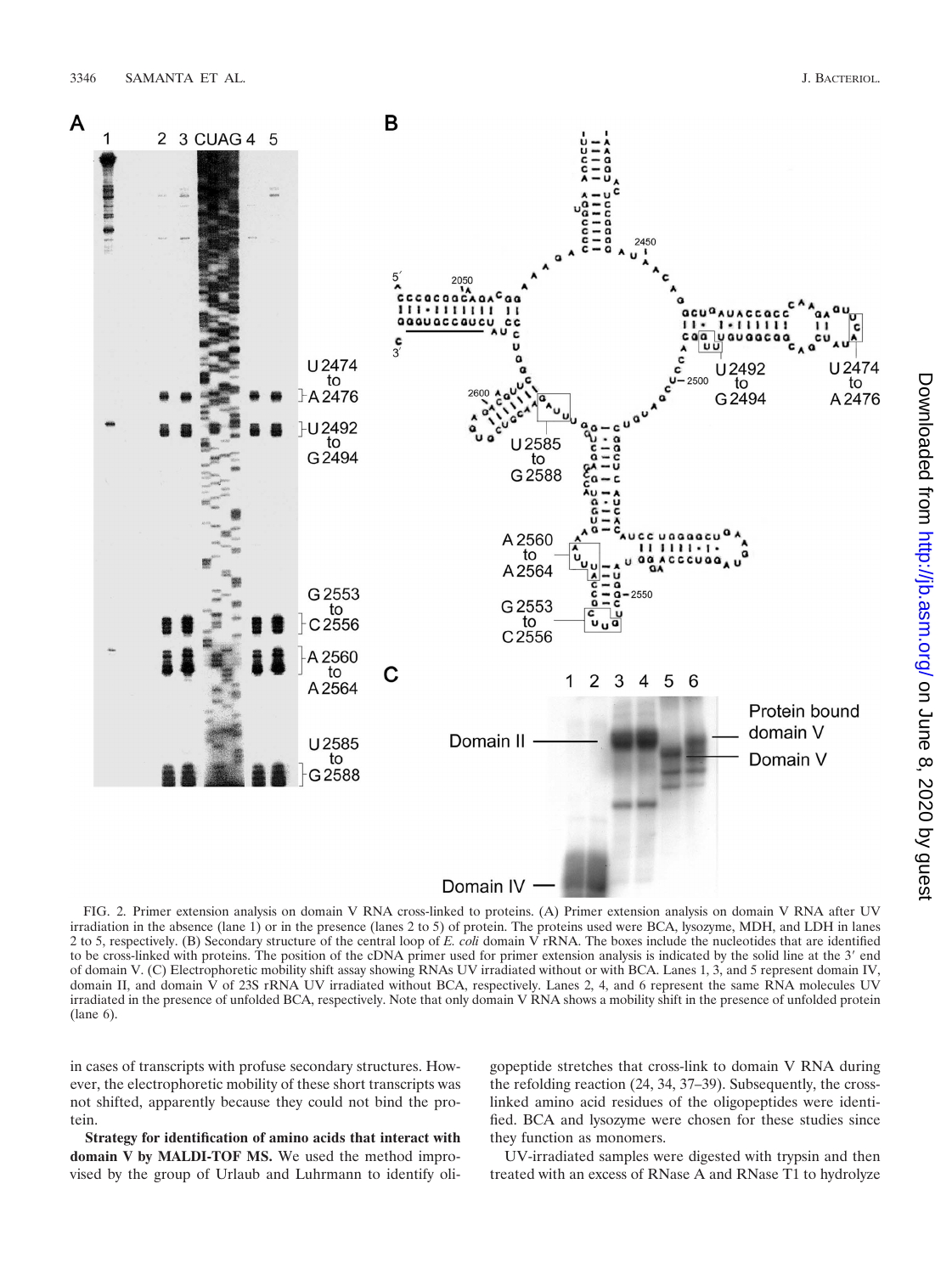

FIG. 3. MS and MS/MS analysis to show that the peptide stretch 148 VGDANPALQK 157 of BCA remains cross-linked with one cytosine residue of domain V RNA through its Asn152 residue. (A) MS spectrum of the signal at *m*/*z* 1317.78, derived after addition with a cytosine (C) residue (molecular weight,  $30\overline{5}$ ) from the "parent ion" at  $m/z$  1013.48 (VGDANPALQK) (M+H)<sup>+</sup>. (B) The sequence of the corresponding peptide, with a scheme of the y and b fragmentation series. The asparagine residue within the box is cross-linked with the C moiety. (C) MS/MS spectrum of modified VGDANPALOK ( $m/z = 1317.78$ , i.e., attached with C) recorded with a 2.5-dihydroxy benzoic acid matrix. The spectra show an almost complete series of y-type and b-type fragments ( $b_5/y_5$  to  $b_9/y_9$  shown). Ion  $b_5$  is attached with a C residue, as revealed by the  $m/z$  value, while  $y_6$  is also attached with a C residue, so Asn152 is cross-linked with the C residue of domain V. (D) Complete list of b and y ions is presented here. b<sub>1</sub> to b<sub>4</sub> and  $y_1$  to  $y_5$  indicate unmodified ions. b<sub>5</sub><sup></sup> used to depict modified ions).

the RNA, so that the peptides remain attached to a single nucleotide or short oligonucleotides only. The sample was fractionated, and the peak fractions at 250 nm were analyzed for peptides or peptides attached to a nucleotide(s). An accurate analysis of the molecular mass of such cross-linked heteroconjugates, by comparison with the theoretical masses of all possible tryptic fragments of the protein, should provide the composition of the cross-linked peptides. Peptide fragments generated from contaminants such as trypsin, keratin, RNase, etc., were excluded from the analysis.

**Accurate mass determination of cross-linked peptide by high-resolution MALDI-TOF spectra.** To identify the modified peptide stretches (due to the attached nucleotide), all experimental data were compared with the theoretical data in the presence of custom modifications for our study (nucleotides of RNA and their fragments, such as adenosine [A], A-phosphate, A-ribose, ribose only, etc.) using the MassSorter software program (3). A few modifications and the molecular weights are given in Table S1 in the supplemental material. For both BCA and lysozyme, analyses were performed separately through MassSorter. Five modified stretches were found in both cases. For example, the oligopeptide stretch 148 VG DANPALQK 157 (*m*/*z* 1012.48) in the tryptic pool of BCA remains attached with one cytosine (molecular weight, 305) residue, giving rise to a high-intensity spectrum at *m*/*z* 1317.78 (Fig. 3A). The interacting stretches of BCA and lysozyme obtained from MassSorter analysis are shown in Table S2 in the supplemental material. MS results clearly showed specific stretches of BCA and lysozyme interacting with domain V during folding.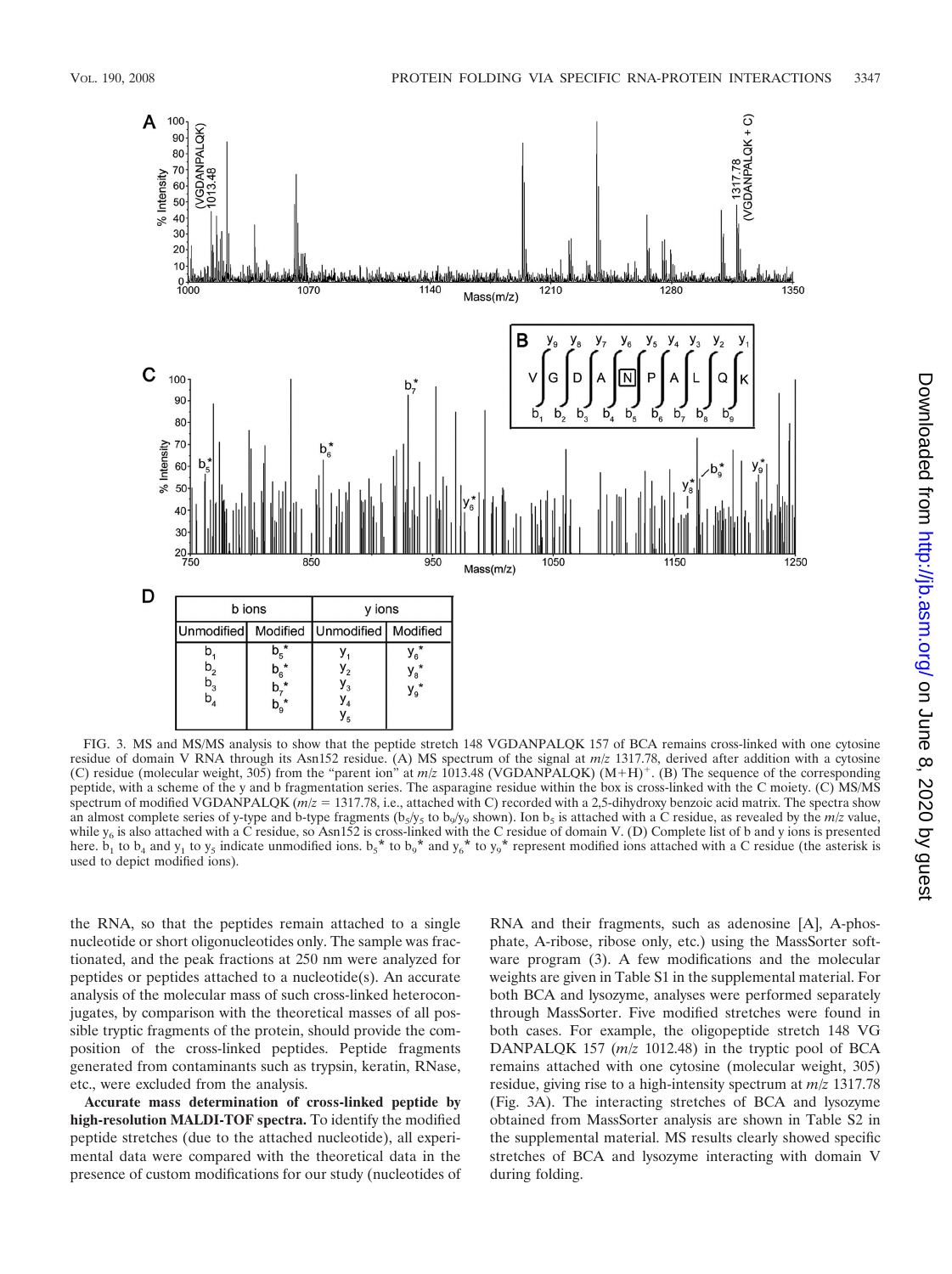| Protein    | Peptide sequence         | Nucleotide sequence     | Cross-linked nucleotide<br>in domain V RNA |
|------------|--------------------------|-------------------------|--------------------------------------------|
| <b>BCA</b> | 1 SHHWGYGK 8             | 2477 UACUUG 2472        | $U - 2473$                                 |
|            | 58 MVNNGHSFNVEYDDSODK 75 | 2495 GGUUUG 2490        | U-2492/2491                                |
|            | 80 DGPLTGTYR 88          | 2589 AGAUUU 2584        | A-2587                                     |
|            | 148 VGDANPALOK 157       | 2555 UUGUCG 2550        | $C-2551$                                   |
|            | 253 OVRGFPK 259          | <b>2564 AUUUAC 2559</b> | $A - 2560$                                 |
| Lysozyme   | 6 CELAAAMK 13            | 2589 AGAUUU 2584        | A-2587                                     |
|            | 14 RHGLDNYR 21           | 2495 GGUUUG 2490        | U-2492/U-2491                              |
|            | 34 FESNFNTOATNR 45       | 2477 UACUUG 2472        | $U - 2473$                                 |
|            | 62 WWCNDGR 68            | 2555 UUGUCG 2550        | $C-2551$                                   |
|            | 115 CKGTDVOAWIR 125      | 2564 AUUUAC 2559        | $A - 2560$                                 |

TABLE 1. Contact sites between unfolded BCA or lysozyme and domain V RNA during folding*<sup>a</sup>*

*<sup>a</sup>* Interacting amino acids and nucleotides are represented as bold one-letter code.

**Identification of specific amino acids in BCA and lysozyme that interact with nucleotides in domain V RNA.** Amino acids of BCA which interact with domain V RNA were identified through MS/MS studies of the peptides. Interacting amino acids are shown in boldface in the 1 SHHWGYG**K** 8, 58 MVNNGHSF**N**VEYDDSQDK 75, 80 DGPLT**G**TYR 88, 148 VGDA**N**PALQK 157, and 253 **Q**VRGFPK 259 stretches. The details of MS/MS results are shown for 148 VGDANPALQK 157 only (Fig. 3). In the MS/MS spectra, the modified (i.e., attached with cytosine residue)  $b_1$  to  $b_4$  ions are absent but



FIG. 4. MS analysis of VGDANPALQK cross-link to show the RNA sequence where it binds through the cytosine residue. (A) Spectral range (*m*/*z* 1000 to 2600) which includes the peptide stretch alone (*m*/*z* 1012.48) and its different cross-linked form. (i) The VGDANPALQK peptide only and the same peptide cross-linked with one C residue are shown. (ii) MS spectrum of the signal at *m*/*z* 2276.20, derived from the VGDANPALQK peptide, where it remains attached with the UGUC nucleotide stretch of domain V. (iii) The same peptide, while attached to the UUGUC nucleotide stretch of domain V, gives a signal at *m*/*z* 2580.48. (B) The deduced oligonucleotide sequence of domain V RNA is shown; the last C residue of the 3' UUGUC 5' stretch interacts with the peptide.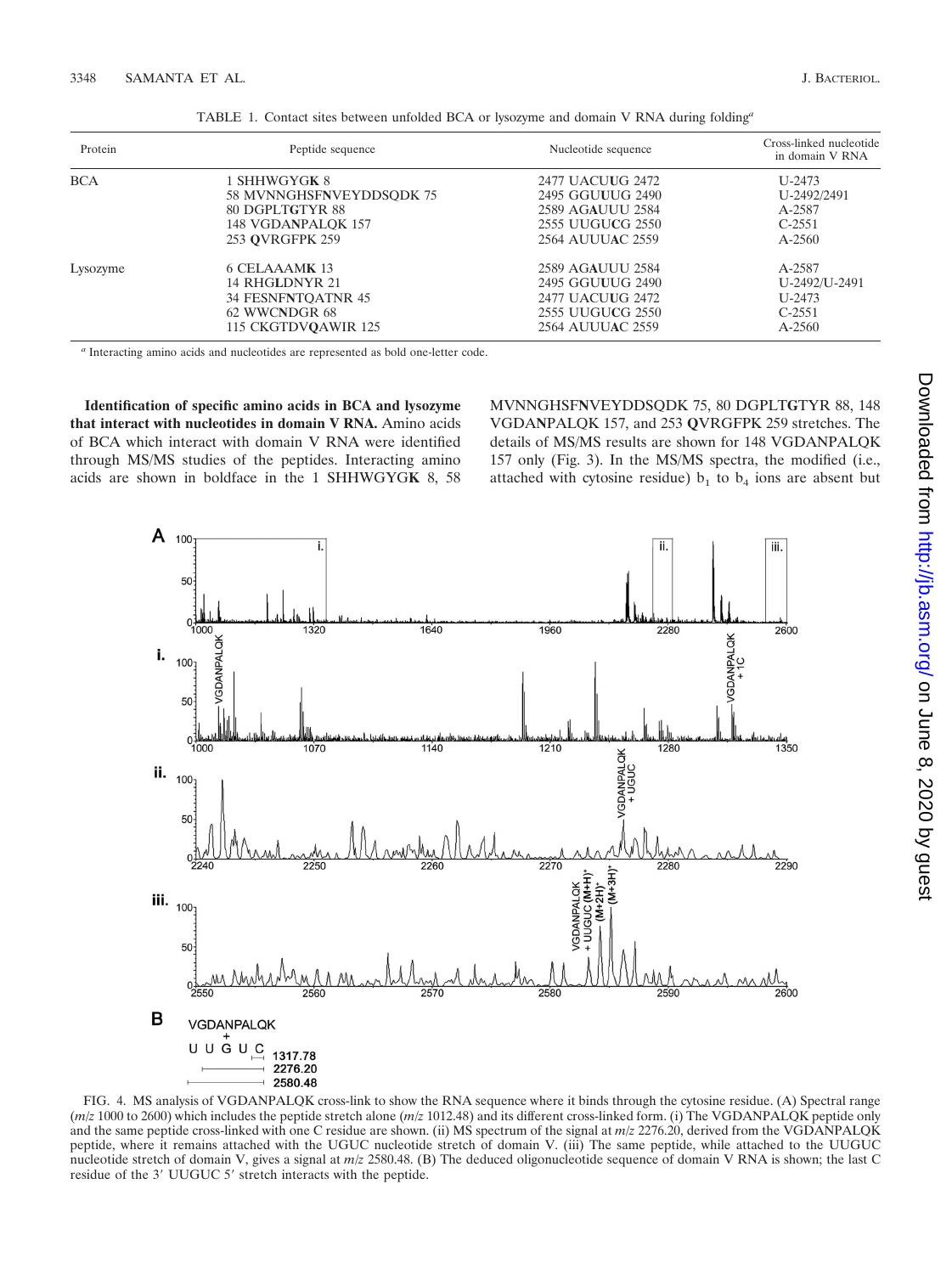modified forms of  $b_5$ ,  $b_6$ ,  $b_7$ , and  $b_9$  are present (Fig. 3C). A scan of y ions revealed that only  $y_6$ ,  $y_8$ , and  $y_9$  were modified (Fig. 3C). The figure clearly shows that asparagine 152 is the amino acid in this oligopeptide that comes in contact with domain V RNA during folding. For lysozyme, the interacting amino acids are shown in boldface in the 6 CELAAAM**K** 13, 14 RHG**L**DNYR 21, 34 FESNF**N**TQATNR 45, 62 WWC **N**DGR 68, and 115 CKGTDV**Q**AWIR 125 stretches. Detailed information on the amino acid residues and the nucleotides with which they interact is shown in Table 1.

The specific combinations of nucleotides and amino acids involved in the interaction were figured out by combining the results from primer extension, MS, and MS/MS experiments. Figure 4A shows spectral ranges containing the peptide 148 VGDANPALQK 157 at *m*/*z* 1012.48 and its attachment with the cytosine residue at *m*/*z* 1317.78 (Fig. 4A, i). As we went forward to check whether the same peptide was attached with larger RNA segments, we found it to be cross-linked with two more stretches of RNA, UGUC (Fig. 4A, ii) and UUGUC (Fig. 4A, iii). From all of these observations, the deduced oligonucleotide sequence of domain V RNA, which is significant for binding of this peptide, is shown in Fig. 4B. The cytosine residue present at the 5' end of the 3' UUGUC 5' stretch is responsible for binding with the peptide VGDANP ALQK. A complete analysis of interaction of domain V RNA with all other peptide stretches of BCA and lysozyme is given in Table 1. Comparing the amino acid-nucleotide interactions, we see that two of these combinations are the same for the two proteins.

The five nucleotides mentioned in the table and now shown in the crystal structure of the *E. coli* 50S ribosomal subunit (PDB identifier 2AW4) in Fig. 5 belong to the sets shown as reverse transcriptase stops in the primer extension experiment (Fig. 2). As has been seen by others, the stops occur at a few nucleotides just downstream of the actual nucleotide with which the protein binds (39). Interestingly, most of the interacting amino acids of both the proteins are in the loop regions (Fig. 6), although the sequences in the two cases are not identical. Moreover, the identified peptide stretches mapped on the surfaces of the crystal structures of BCA (PDB identifier 1V9E) and lysozyme (PDB identifier 1GXV). Thus, specific regions of unfolded proteins seem to be involved in interaction with domain V for attaining the active (folded) form.

## **DISCUSSION**

The protein folding activity of domain V RNA has added a new perspective to the protein folding problem. Our present finding of the involvement of a unique set of nucleotides in PTC with amino acids of different proteins is a striking observation. The amino acids involved, although not identical in different proteins, are found to be the fairly conserved ones. Our results point toward a chemistry built up in the course of evolution that needs to be explained.

The structural overlap of the two functions, protein synthesis and folding, on the PTC (8, 25–27, 30) suggests that they coevolved in the RNA world. The secondary structure of domain V has been preserved throughout evolution, and some of the bases in its large central loop are invariant (16). We find that most of the bases that contact proteins are in the loops and



FIG. 5. Atomic resolution crystal (3.5 Å) structure of the *E. coli* 50S ribosomal subunit (PDB identifier 2AW4) showing the nucleotides involved in protein folding. Nucleotides U2473, U2491, C2551, A2560, and A2587, which interact with the unfolded protein, are situated at the entry mouth (shown by an arrow) of the tunnel and are depicted as CPK models. The figure was created using the BIOSYM package (Insight II; Biosym/MSI).

bulges, which agrees with the current view on RNA-protein interaction.

The specific nucleotides in PTC implicated in protein folding map on the crystal structure of the 50S subunit in the cavity at the entry mouth of the exit tunnel that goes through the 50S subunit (Fig. 5). We measured the affinity constants of unfolded BCA for 70S and 50S particles to be  $9 \times 10^7$  M<sup>-1</sup> and  $9 \times 10^8$  M<sup>-1</sup>, respectively. The corresponding values for native BCA were  $2 \times 10^6$  M<sup>-1</sup> and  $4 \times 10^6$  M<sup>-1</sup>, respectively (unpublished data). Therefore, the newly synthesized proteins, released from the 70S ribosome, have a strong preference to bind to the 50S subunit. In fact, in recent publications (4, 5), we have shown that full-length proteins remain associated with free 50S subunits when the 70S ribosome was used for folding in vitro (5) and when the proteins were synthesized in a cellfree *E. coli* translation mix or in live *E. coli* cells (4). These results suggest that PTC-mediated protein folding could be physiologically relevant.

The binding of full-length nascent proteins to the 50S subunit must follow the splitting of the 70S ribosome, which takes place after complete synthesis of the protein. The proteins most likely exit in a largely unfolded state from the exit tunnel because it is too narrow to accommodate proteins with tertiary folds (2, 26). Upon release from the tunnel, the proteins can bind to free 50S subunits in the cytosol. Alternatively, the nascent protein could bind to the PTC of the ribosome from which it was synthesized, but this would require going around the 50S subunit to the PTC at the tunnel entry point, which seems unlikely.

Another possibility, that all proteins might not exit from the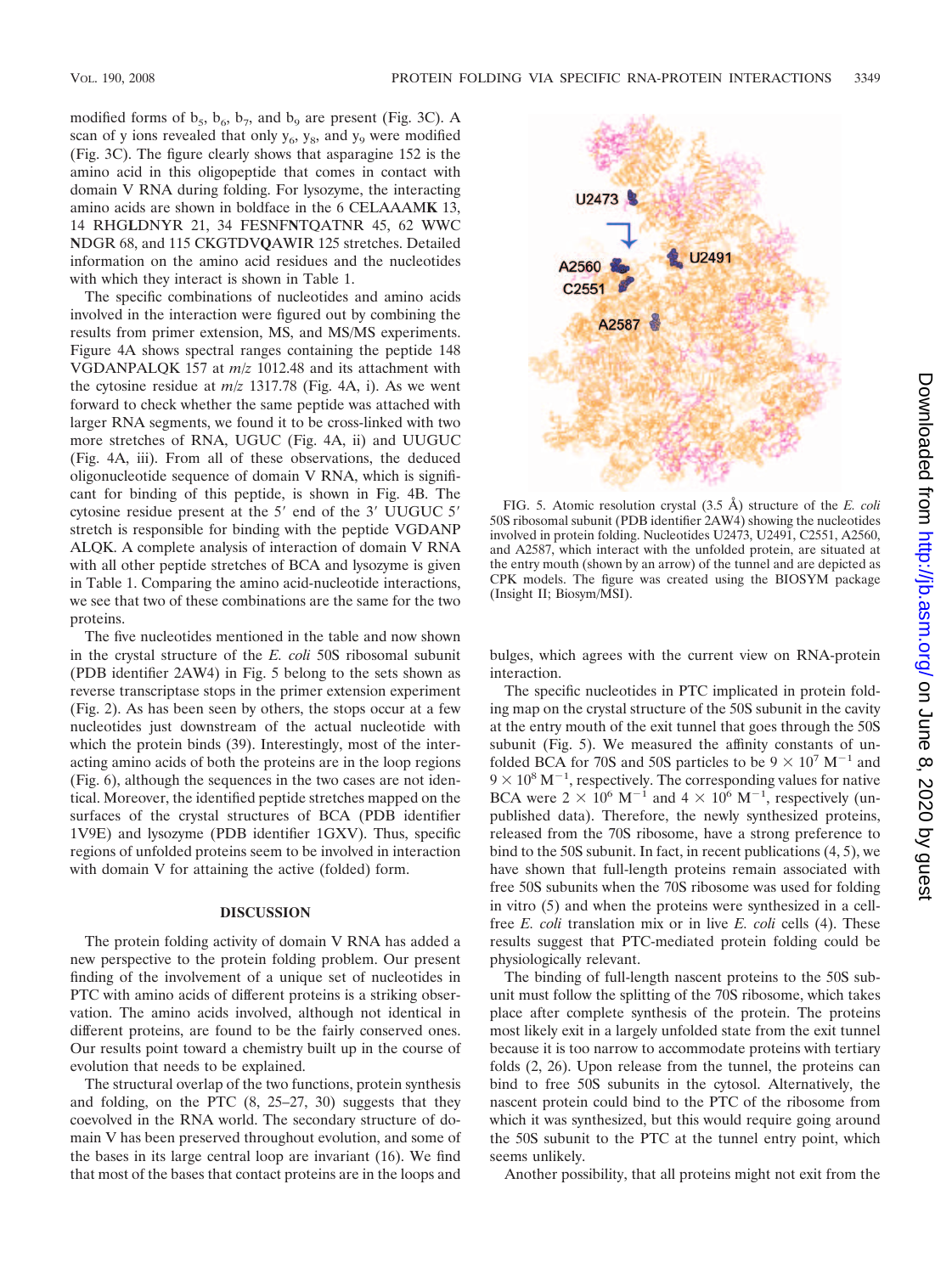

FIG. 6. Surface residues of BCA are shown which interact with domain V RNA. (A) Ribbon diagram of BCA (PDB identifier 1V9E) showing five residues (labeled and marked in red) that interact with RNA during folding. Four of these amino acids are located in the loop regions. The cartoon was drawn using the PyMOL software program. (B) Surface view (using the GRASP software program) of two approximately opposite faces of the BCA molecule where the interacting peptide stretches 1 SHHWGYGK 8 (red), 58 MVNNGHSFNVEYDDSQDK 75 (green), 80 DGPLTGTYR 88 (blue), 148 VGDANPALQK 157 (purple), and 253 QVRGFPK 259 (cyan) are located. (C) Ribbon diagram (using PyMOL) of lysozyme (PDB identifier 1GXV) showing five residues (labeled and marked in red) that interact with RNA during folding. (D) Surface view (using PyMOL) of two opposite faces of lysozyme where the interacting peptide stretches 6 CELAAAMK 13 (red), 14 RHGLDNYR 21 (green), 34 FESNFNT QATNR 45 (blue), 62 WWCNDGR 68 (purple), and 115 CKGTDVQAWIR 125 (cyan) are marked.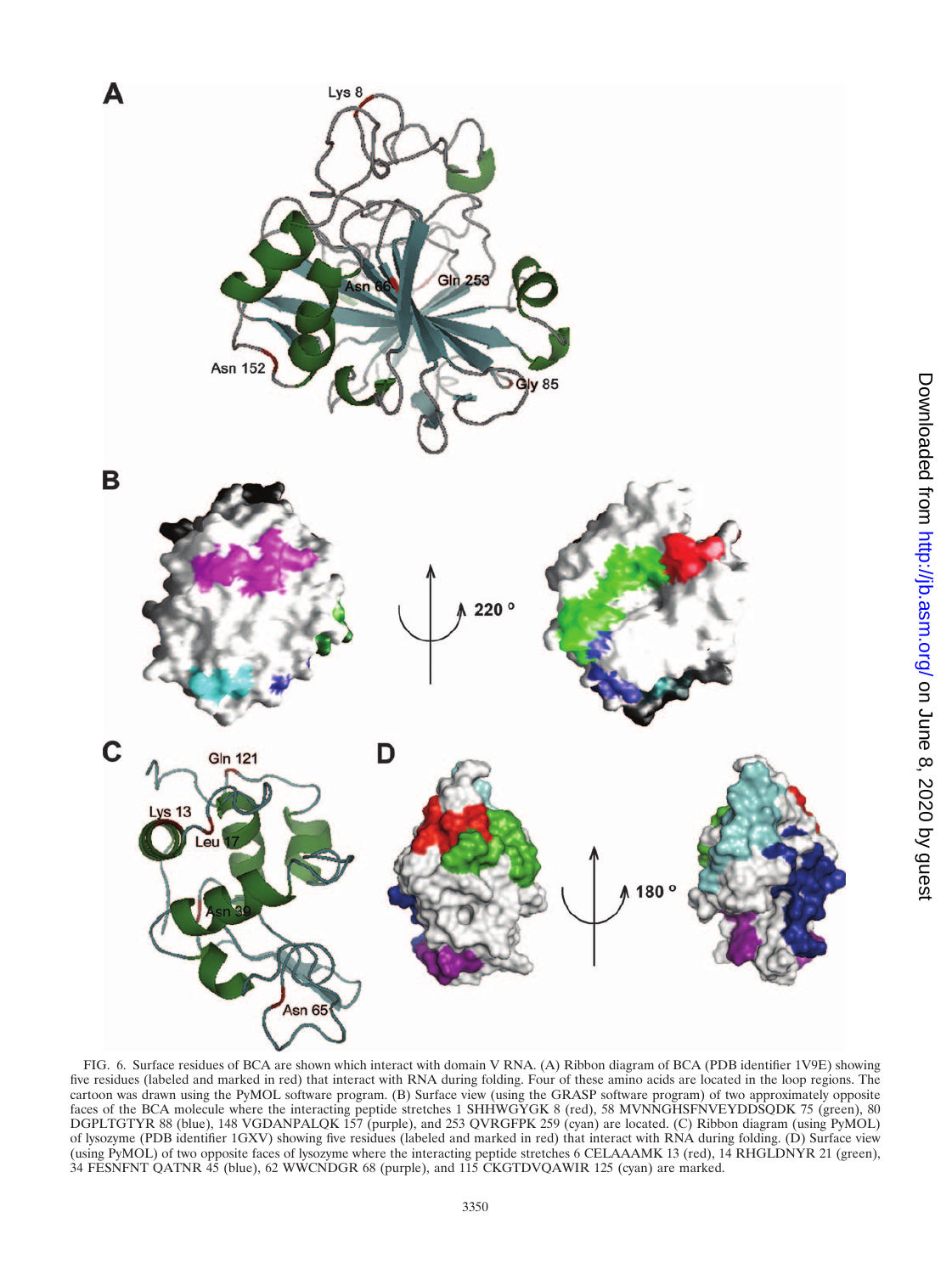tunnel, is suggested from the following observations. The folding of globin (heme binding site formation) takes place on the PTC, and this intermediate is too large to go through the tunnel and has to leave via the interface between the two subunits (22). Some nascent peptide chains cross-link to 16S rRNA (10). The tail spike protein of phage P22 remains associated with the 30S subunit after the subunits dissociate (12). The nascent proteins could also get distributed in branches from the exit tunnel seen in the rear side of the large subunit (36). In a cryoelectron microscopy study, three nascent proteins,  $I_{g1}$ ,  $I_{g2}$ , and green fluorescent protein, were found to be largely concentrated in the entry cavity of the tunnel (PTC region) in *E. coli* ribosomes stalled following translation (18). In these and in many earlier studies (6), the full-length protein is found to exit from a point which is at a distance from the PTC. Whether the exit is from within or outside the tunnel thus remains unsettled.

Earlier we showed that folding of a number of proteins, including  $\beta$ -galactosidase and the DnaK chaperone in vitro and in vivo and firefly luciferase translated in vitro, could be suppressed by antibiotics that bind to domain  $V$  (4, 9, 17). These results lead us to believe that the folding of full-length proteins by domain V RNA in vitro is a good mimicry of the folding in vivo.

In the primer extension experiments, we found that in most cases the nucleotide bases in PTC interacted directly with the amino acids of unfolded proteins; only in a few cases could the interaction be through the phosphate moiety of the nucleotides (see Table S2 in the supplemental material). Some of the ambiguities in the results of primer extension experiments, like the binding of folding proteins to more than one (consecutive) nucleotide, were cleared by the MS studies. Among the amino acids of the two proteins (BCA and lysozyme) studied here, asparagine interacted with RNA the most frequently, with the other amino acids being lysine, glutamine, leucine, and glycine. This agrees with the list of amino acids that are prevalent among those interacting with nucleotides of RNA (21, 32). We have not detected any negatively charged amino acid interacting with RNA.

The amino acids that interact with domain V were found to be present mostly on random coils on the surfaces of the crystal structures of globular proteins (Fig. 6). The forces and interactions working on the polypeptide when it folds in an aqueous environment can give it the right shape if topological and steric problems are overcome. We can imagine three major steps where domain V RNA could help.

(i) A major deficit that must be overcome during folding is the large positive-configurational entropy of random coils (15). Reducing this entropy by clamping the amino acids in random coils on the outside of the protein could be the major contribution of domain V.

(ii) Another major problem is the unfavorable standard free energy of transfer associated with dehydration of hydrophobic functional groups as they are pulled into the interior of folded polypeptides (33). This effect can be largely modulated by slowing down the process by reducing the temperature to give the surrounding water a more organized structure. We found that folding by ribosome and domain V RNA is very efficient at low temperatures. It is general knowledge that the proteins

retain their native conformation much longer at low temperatures.

(iii) A third advantage is trapping of the folding protein at the entry mouth of the 50S ribosomal tunnel (18) through the external random coils with the specific nucleotides of PTC. This would considerably reduce the overall entropy of the system.

Once these disruptive processes are tamed, the internalized secondary structures might engage in a jigsaw puzzle to proceed toward native conformation. We are trying to delete/ mutate the amino acids which bind to specific nucleotides to get more insight into the process of ribosome-assisted protein folding. From studies of only two proteins, we found two identical amino acid-nucleotide pairs out of five such pairs. Whether this is fortuitous or not would be made evident by studying such interactions with a few more proteins.

### **ACKNOWLEDGMENTS**

We thank Dhruba Chattoraj (NIH) for many thoughtful comments. This research was supported by grants from DBT, CSIR, FIST, UGC-DSA, and UGC-COSIST. D.S. and A.D. are CSIR research fellows.

#### **REFERENCES**

- 1. **Argent, R. H., A. M. Parrott, P. J. Day, L. M. Roberts, P. G. Stockley, J. M. Lord, and S. E. Radford.** 2000. Ribosome-mediated folding of partially unfolded ricin A-chain. J. Biol. Chem. **275:**9263–9269.
- 2. **Ban, N., P. Nissen, J. Hansen, M. Capel, P. B. Moore, and T. A. Steitz.** 1999. Placement of protein and RNA structures into a 5 A-resolution map of the 50S ribosomal subunit. Nature **400:**841–847.
- 3. **Barsnes, H., S. O. Mikalsen, and I. Eidhammer.** 2006. MassSorter: a tool for administrating and analyzing data from mass spectrometry experiments on proteins with known amino acid sequences. BMC Bioinform. **7:**42.
- 4. **Basu, A., D. Samanta, A. Bhattacharya, A. Das, D. Das, and C. Dasgupta.** 2008. Protein folding following synthesis *in vitro* and *in vivo*: association of newly synthesized protein with 50S subunit of *E. coli* ribosome. Biochem. Biophys. Res. Commun. **366:**592–597.
- 5. **Basu, A., D. Samanta, D. Das, S. Chowdhury, A. Bhattacharya, J. Ghosh, A. Das, and C. Dasgupta.** 2008. *In vitro* protein folding by *E. coli* ribosome: unfolded protein splitting 70S to interact with 50S subunit. Biochem. Biophys. Res. Commun. **366:**598–603.
- 6. **Bernabeu, C., and J. A. Lake.** 1982. Nascent polypeptide chains emerge from the exit domain of the large ribosomal subunit: immune mapping of the nascent chain. Proc. Natl. Acad. Sci. USA **79:**3111–3115.
- 7. **Chattopadhyay, S., B. Das, A. K. Bera, D. Dasgupta, and C. Dasgupta.** 1994. Refolding of denatured lactate dehydrogenase by Escherichia coli ribosomes. Biochem. J. **300:**717–721.
- 8. **Chattopadhyay, S., B. Das, and C. Dasgupta.** 1996. Reactivation of denatured proteins by 23S ribosomal RNA: role of domain V. Proc. Natl. Acad. Sci. USA **93:**8284–8287.
- 9. **Chattopadhyay, S., S. Pal, D. Pal, D. Sarkar, S. Chandra, and C. Das Gupta.** 1999. Protein folding in Escherichia coli: role of 23S ribosomal RNA. Biochim. Biophys. Acta **1429:**293–298.
- 10. **Choi, K. M., J. F. Atkins, R. F. Gesteland, and R. Brimacombe.** 1998. Flexibility of the nascent polypeptide chain within the ribosome—contacts from the peptide N-terminus to a specific region of the 30S subunit. Eur. J. Biochem. **255:**409–413.
- 11. **Chowdhury, S., S. Pal, J. Ghosh, and C. DasGupta.** 2002. Mutations in domain V of the 23S ribosomal RNA of Bacillus subtilis that inactivate its protein folding property *in vitro*. Nucleic Acids Res. **30:**1278–1285.
- 12. **Clark, P. L., and J. King.** 2001. A newly synthesized, ribosome-bound polypeptide chain adopts conformations dissimilar from early *in vitro* refolding intermediates. J. Biol. Chem. **276:**25411–25420.
- 13. **Das, B., S. Chattopadhyay, A. K. Bera, and C. Dasgupta.** 1996. *In vitro* protein folding by ribosomes from Escherichia coli, wheat germ and rat liver: the role of the 50S particle and its 23S rRNA. Eur. J. Biochem. **235:**613–621.
- 14. **Das, B., S. Chattopadhyay, and C. Das Gupta.** 1992. Reactivation of denatured fungal glucose 6-phosphate dehydrogenase and *E. coli* alkaline phosphatase with *E. coli* ribosome. Biochem. Biophys. Res. Commun. **183:**774– 780.
- 15. **Dill, K. A.** 1985. Theory for the folding and stability of globular proteins. Biochemistry **24:**1501–1509.
- 16. **Douthwaite, S.** 1992. Functional interactions within 23S rRNA involving the peptidyl transferase center. J. Bacteriol. **174:**1333–1338.